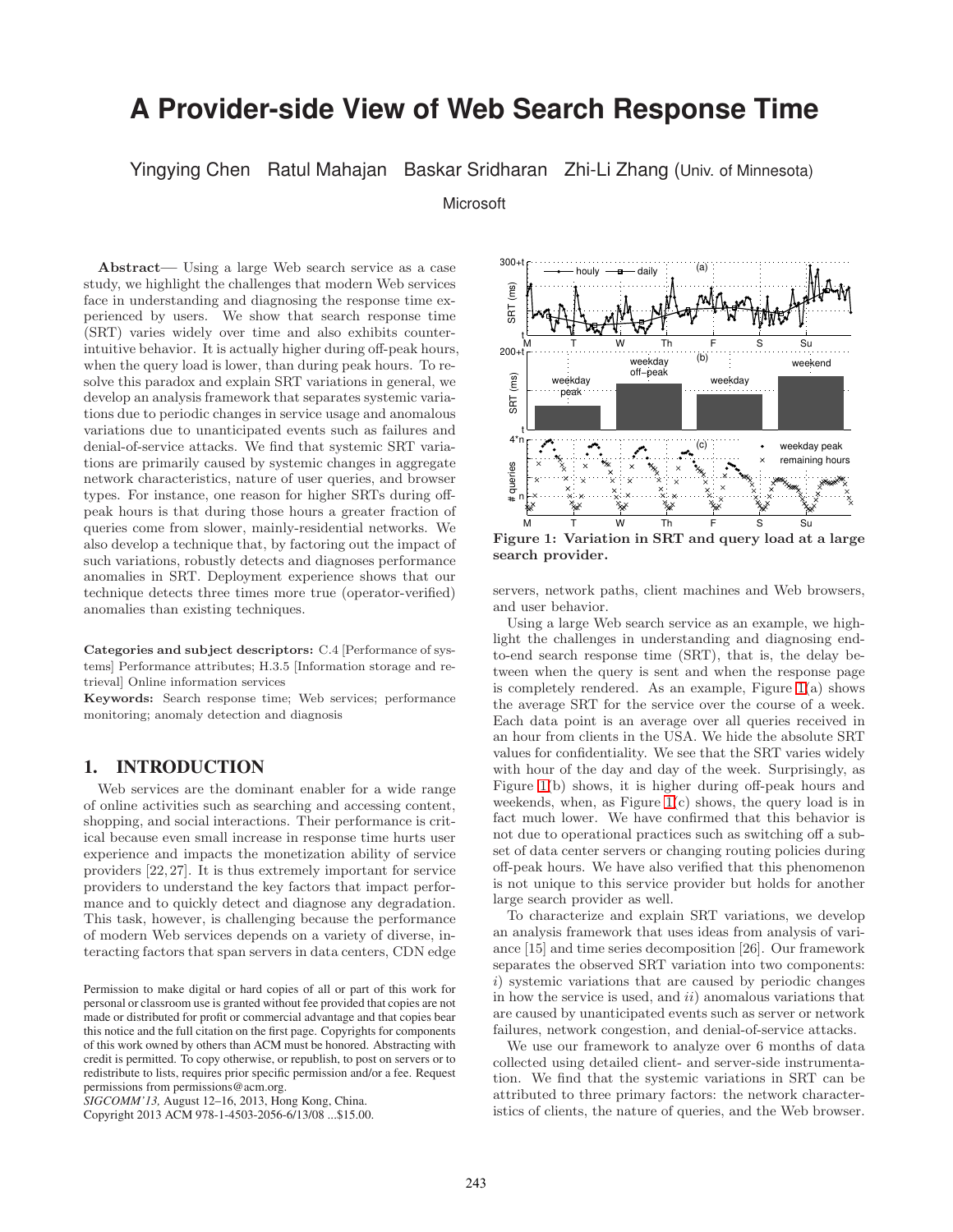In contrast, the query processing time at the server has only a small impact on SRT variations.

The variations and interactions of the three primary factors explain almost all of the observed SRT variation, including the paradoxical behavior shown in Figure [1.](#page-0-0) Although the query load decreases significantly during off-peak hours, a greater fraction of the queries during these times come from slower, mainly-residential networks than faster, mainly-enterprise networks. Further, a greater fraction of the queries during off-peak hours result in media-rich response pages which take longer to download and render by browsers. This behavior likely stems from users performing more work-related queries (e.g., "correlation coefficient") during peak hours and more leisure-related queries during off-peak hours (e.g., "Lady Gaga" or "tourist attractions in Bali"). While the former class of queries tend to have textbased response pages, the latter class often has response pages with images and videos. Finally, a greater fraction of queries come from faster browsers during off-peak hours. However, the improvement in SRT due to this factor is not sufficient to counterbalance the impact of slower networks and richer response pages. The net effect is higher average SRT during off-peak hours and weekends.

The systemic variations in SRT make it difficult to detect and diagnose performance anomalies because the anomalies get masked by these variations. The operators of the search service, who employ visual inspection and conventional techniques (e.g.. outlier detection) to detect anomalies, inform us that it sometimes takes them multiple days to detect anomalies. Building on our analysis framework, we develop a technique for detecting anomalous variations in SRT, by factoring out the systemic variations, and for localizing where the root cause is likely to lie. We implement this technique as part of a tool that is deployed by the service. During the first five months of its deployment, it detects over 90% of the anomalies that operators detect using current practice. It also detects three times more true (operator-verified) anomalies than conventional techniques that do not account for systemic variations in SRT.

To our knowledge, our work is the first detailed analysis of variations in aggregate performance of a large-scale Web service. While it focuses on Web search, we believe our analysis framework and insights also apply to other Web services; their performance too is a function of variations in and interactions of user, network, and browser characteristics.

# **2. BACKGROUND: SEARCH SERVICES**

Before describing our analysis, we provide a brief background on how modern Web services such as search are delivered. Figure [2](#page-1-0) shows a typical infrastructure for such services. It consists of data centers that sit deep in the cloud and compute query responses, and of content distribution network (CDN) servers that sit close to the network edge and serve as intermediaries between users and data centers.

Each data center has a number of servers that are organized in tiers and play different roles in serving incoming queries. A tier-1 server, also known as a front door server, parses the request, invokes one or more tier-2 servers, and ranks and aggregates the answers from them into the response page that is sent to the user. Different tier-2 servers index different types of content such as Web pages, images, news, videos, and advertisements, and their answers are spe-



<span id="page-1-0"></span>Figure 2: Infrastructure of a large Web service.

cific to that content. The front door server decides during aggregation which types of content answers are most relevant for a given query, based on hints provided by the tier-2 server, and includes only those answers in the response page. Due to their high cost, large data centers with all types of servers are located in only a few locations.

For performance, search services employ a large number of CDN edge servers. These servers help improve performance by terminating TCP connections closer to the user, which leads to a faster growth of the congestion window. They establish one or more long-lived, high-throughput TCP connections to front door servers and multiplex users on these connections. Due to the large diversity of queries across users and the personalization of responses, the CDN edge servers do not cache query results but fetch them from a data center. However, the results of popular queries may be cached in the data center.

User queries start with a DNS lookup, which returns IP addresses of one or more nearby CDN edge servers. The user then opens a TCP connection to an edge server and sends her query. Edge servers relay queries to a close data center and relay responses to the users.

Figure [3](#page-2-0) shows the interaction between the front door server and the user, after abstracting out the CDN edge server. As soon as the query is received, the front door server relays it to various tier-2 servers. In parallel, it starts preparing the response which goes out in three chunks [29], shown as shaded areas in the figure. The first chunk contains the part of the result page that is the same across all types of queries, including the HTML header elements and the header portion containing the brand information (e.g., Google or Bing logo image). Personalized user information is also sent in this chunk.

The second chunk begins after the front door server has finished ranking and aggregating the results from the tier-2 servers. It contains the HTML portion of the response followed by BoP (bottom of page) javascript that is executed right after the entire HTML page is loaded, to refresh cookies, set image hovering properties, etc. The content of the chunk is typically compressed and must be decompressed by the browser before it can be parsed.

The response commonly contains pointers to additional assets that are needed to render the page. These include images, CSS, and more javascript. Some of these images are sent as objects embedded in the response itself. The front door server decides which images should be embedded and transmits them as the third chunk after fetching those images from their locations. The remaining assets, which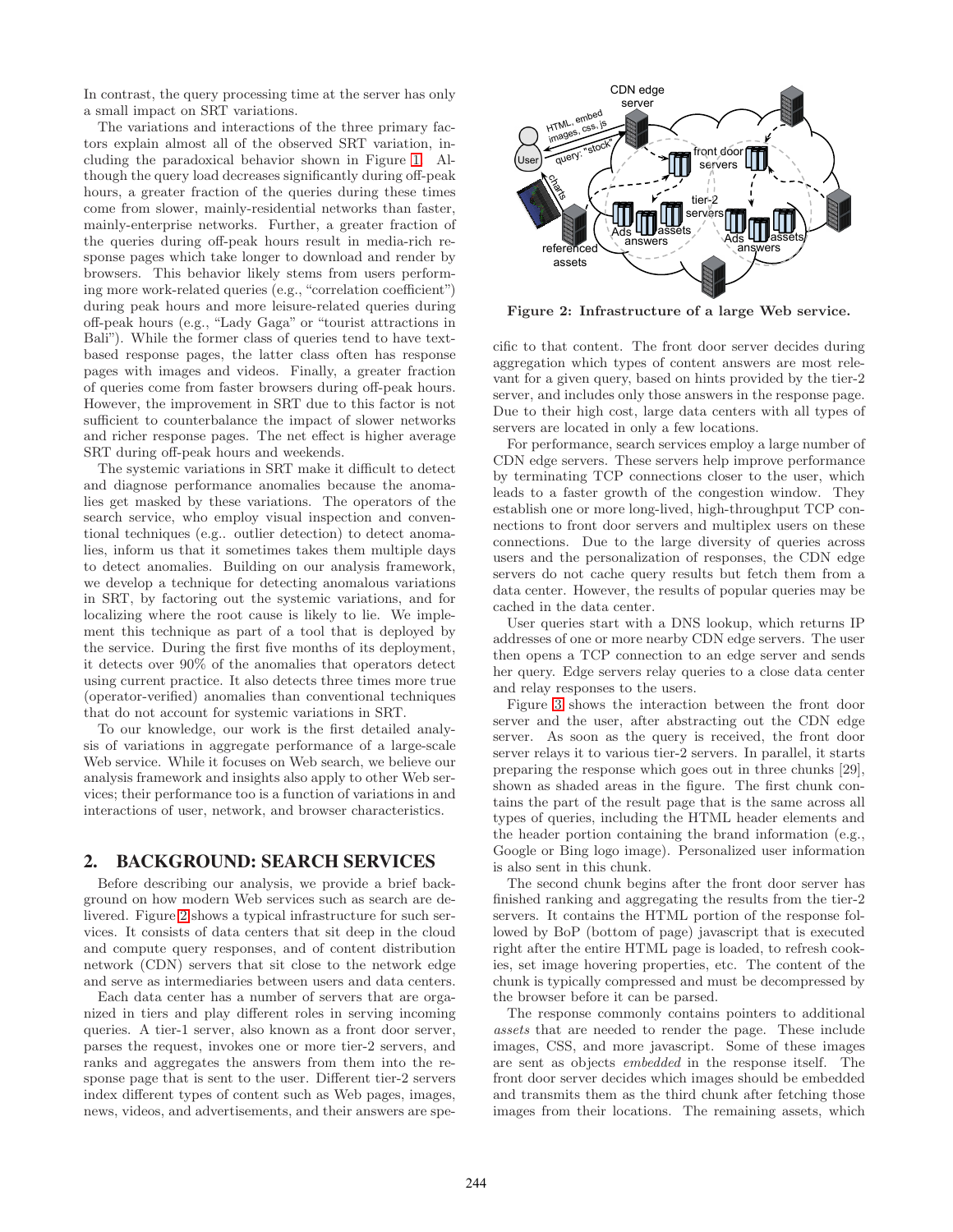

<span id="page-2-0"></span>Figure 3: Timeline of a search query.

are referenced, are fetched by the user by issuing additional queries to servers that belong to the search provider or thirdparties. These queries are pipelined and issued in parallel to the reception and parsing of the HTML content.

After all the content is received and objects in the page are fully loaded  $(t_{10}^c$  in Figure [3\)](#page-2-0), the browser fires the "onload" event and starts executing the javascript that corresponds to this event. After the script finishes executing  $(t_{11}^c)$ , the browser finishes rendering the page and issues a post-load request for a tiny (1x1 pixel) image to the front door server using the same TCP connection. As described below, the time at which this request is received by the front door server is used to estimate the SRT for the query.

# <span id="page-2-3"></span>**3. DATA COLLECTION**

To gain insight into SRT behavior and factors that impact it, we collect detailed data from one of the largest search providers in the world. The granularity of the data is at the level of individual queries. For each query, a set of serverside and client-side metrics are collected. The server-side metrics include all timestamps shown on the right in Figure [3](#page-2-0)  $(t_*^s)$ . The client-side metrics include the type of browser (user-agent) and the timestamps on the left  $(t_*^c)$ , which are collected using javascript and HTML instrumentation. The timestamps are taken by the browser and returned to the server as part of the post-load request (at  $t_{11}^c$ ). Through controlled experiments, we have verified that the overhead of collecting this data, including its impact on SRT, is negligible.

We use the collected timestamps to compute the time delay measures  $(T_*)$  that are shown in the figure. Each measure captures the time taken for a certain activity to complete on the client or the server side. For instance,  $T_{fc}$  is the time it takes for the front door server to transmit the first byte of the first chunk after receiving the query and  $T_{intchkl}$ 

is the time the client has to wait between the last byte of the first chunk and the first byte of the second chunk.

We approximate three delay measures that cannot be directly computed from the timestamps. The first is SRT itself. While considering SRT, we ignore the time for performing the DNS lookup and establishing the TCP connection with the CDN edge server. Both these activities are relatively quick as they involve one round trip to a nearby server and DNS names are often cached. (We have empirically verified this fact using a separate data source.) Ignoring these two factors, the SRT for a query is  $t_{11}^c - t_1^c$ . But our data does not have  $t_1^c$  because HTML instrumentation does not allow us to log the time when the query is sent. We thus estimate SRT as  $t_5^s - t_1^s$ , which closely approximates  $t_{11}^c - t_1^c$ when the one-way delay of the original query is similar to that of the post-load query [2, 24].

The second measure that we approximate is network round trip delay,  $T_{net}$  (not shown in Figure [3\)](#page-2-0). We approximate it as  $T_{net} = (t_5^s - t_2^s) - (t_{11}^c - t_2^c)$ . The first parenthetical quantity is the time between the server starting to send the first chunk to receiving the post-load query, and the second parenthetical quantity is the time between the client starting to receive the first chunk and sending the post-load query. Their difference approximates the round trip network delay. It includes the time taken by CDN edge servers to relay queries and responses between clients and front door servers. Data from the CDN edge servers confirm that this time is negligible compared to network delays; relaying involves minimal processing and uses passthrough techniques.

The third measure that we approximate is  $T_{fs}$ , the time it takes for the first byte of the first chunk to arrive at the client. We approximate it as  $T_{fs} = T_{fc} + T_{net}$ .

In addition to the query-level metrics, we obtain from our CDN information about the clients. This includes the client's location and the ASN (Autonomous System Number) of its ISP. The CDN also provides us a coarse estimate of the client access link bandwidth, categorized into six buckets: [1, 56], [57, 256], [257, 999], [1000, 1999], [2000, 5000], and [5000,  $\infty$ ] Kbps. As the access bandwidth of a client is not susceptible to fast change, our CDN measures it once every two months.

The data used in this paper was continuously collected for a span of over 6 months. We only consider Web search, which is the most common type of search. To focus on clients that experience roughly similar conditions, we exclude queries from outside the USA and from mobile devices. These clients experience disparate conditions and the responses to their queries are also different. In compliance with confidentiality constraints, all results in this paper are anonymized and normalized.

# <span id="page-2-2"></span>**4. SYSTEMIC SRT VARIATIONS**

To identify the key factors that contribute to SRT variations and dissect their complex interactions, we develop an analysis framework that helps separate the observed SRT variations into systemic and anomalous variations. In this section we present our framework, with a focus on systemic variations. Detecting and diagnosing the anomalous variations will be discussed in the next section.

### <span id="page-2-1"></span>**4.1 Analysis Framework**

The observed SRT variations are likely due to a confluence of complex, interacting factors such as network bandwidth,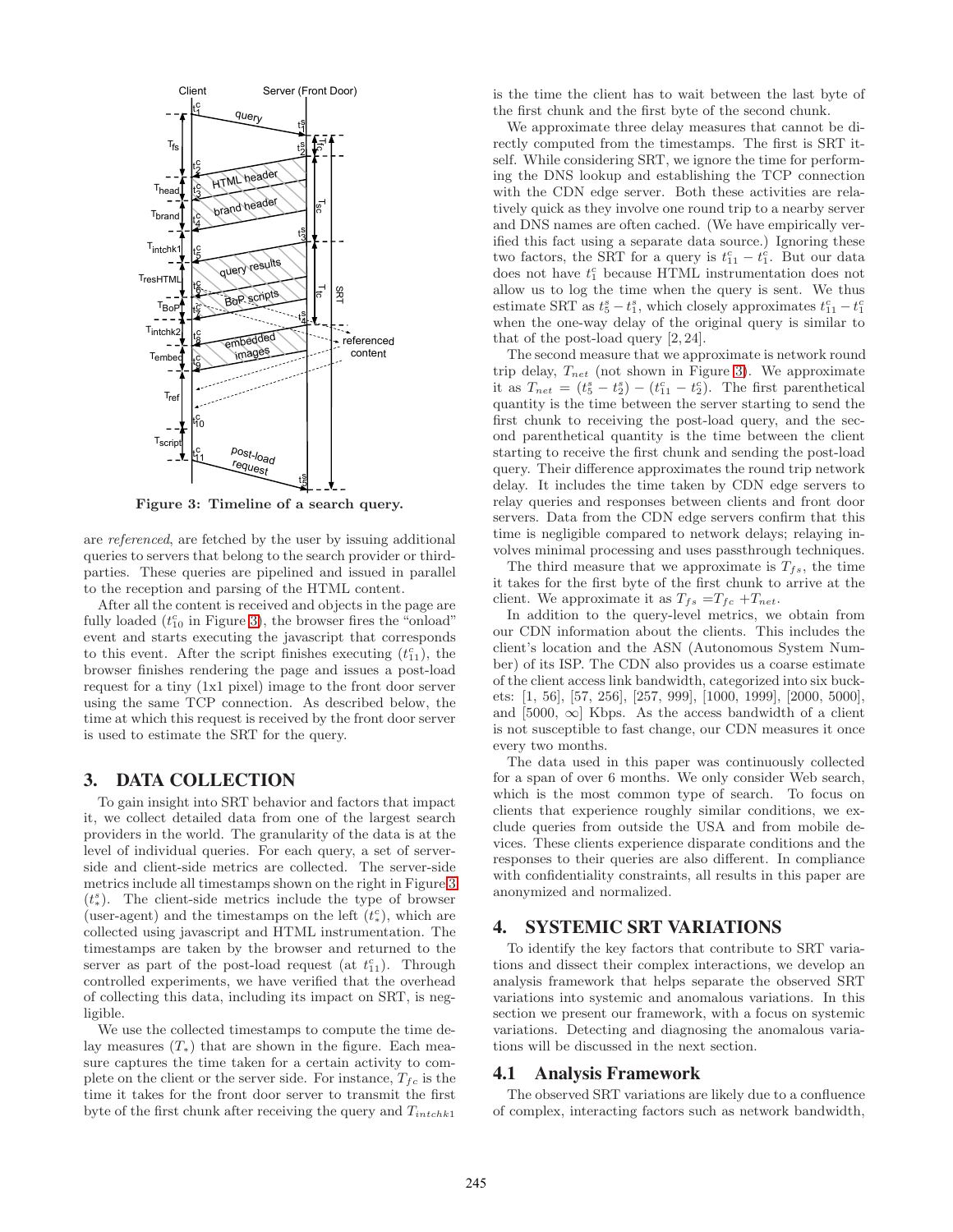| Measure                               | Impact factors          |
|---------------------------------------|-------------------------|
| $T_{fs}$                              | network, server         |
| $T_{head}$                            | browser, network        |
| $T_{brand}$                           | browser, network        |
| $T_{intchk1}$                         | query, server           |
| $\overline{T_{resH \underline{TML}}}$ | browser, query, network |
| $T_{BoP}$                             | browser, query          |
| $T_{intchk2}$                         | query, server           |
| $T_{embed}$                           | query, network          |
| $T_{ref}$                             | browser, query, network |
| $\overline{T_{script}}$               | browser, query          |
| fc                                    | server                  |
| $\overline{T}_{sc}$                   | query, server           |
| $T_{tc}$                              | query, server           |
| $T_{net}$                             | network                 |

<span id="page-3-0"></span>Table 1: Factors that impact each measure.

end-to-end latency, server-side processing time, and browser speed. To isolate and identify the key contributing factors, we start by decomposing the overall SRT into individual measures shown in the first column of Table [1.](#page-3-0) See Figure [3](#page-2-0) for what each measure represents. The relationship between individual measures and underlying factors of interest (e.g., network) is in general not one-to-one. As shown in Table [1,](#page-3-0) most measures are impacted by multiple factors, and each factor impacts multiple measures. A factor may also influence different measures in different degrees (i.e., the effects are unbalanced). These complex dependencies make it hard to tease out the factors that cause SRT variations; we cannot simply correlate SRT to measures that cleanly capture individual factors. We describe below how we identify which factors cause most variation and quantify their impact.

#### *4.1.1 Methodology*

Let  $Y$  be a random, response variable that represents the observed SRT, and let  $X_k$ ,  $k = 1, 2, ..., n$ , be a set of random, explanatory variables. Each  $X_k$  represents one of the constituent measures in Table [1.](#page-3-0) We assume a linear model  $M := Y = a_0 + \sum_k a_k X_k + \eta$ , where  $\eta$  represents random noise in measurements. This model is an approximation because the dependence between Y and  $X_k$  may not be linear in practice. Further, because of dependencies between explanatory variables, the model may not have a unique solution. But we find this simple model to be useful in analysis and we are careful to account for variable interaction when using the model. We use measurement data to learn  $a_0$  and  $a_k$ 's that best match the model M.

Given this model, our analysis proceeds in three steps. First, we separate the variance due to random noise in the measurement from the the variance captured by the model. The latter is what we refer to as systemic variance. Second, given the systemic variance thus extracted, we quantify the contribution of individual measures  $X_k$ , which in turn lets us identify the primary factors that cause SRT variation. Finally, we investigate the contribution of each primary factor by controlling the other primary factors. In this subsection  $(\S4.1)$  $(\S4.1)$ , we described the first two steps, followed by their results. Investigations that correspond to the final step are in  $§4.2–4.4.$  $§4.2–4.4.$  $§4.2–4.4.$ 

In the first two steps of our analysis, we apply ideas from analysis of variance (ANOVA) [15]. The first step starts by computing the variance in the response variable,  $SS_T(Y) =$  $\sum_i (\bar{y}_i - \bar{y})^2$ , where  $y_i$  is an individual (independent) observation of the response variable and  $\bar{y}$  is the mean value across



<span id="page-3-2"></span>all observations. We then partition  $SS_T(Y)$  into  $SS_R(M, Y)$ and  $SS_E(M, Y)$ , i.e.,  $SS_T(Y) = SS_R(M, Y) + SS_E(M, Y)$ , where  $SS_R(M, Y)$  is the variance in Y explained by the model M and  $SS_E(M, Y)$  is the variance that is not ex-plained by the model.<sup>[1](#page-3-1)</sup> Let  $\hat{y}_i = a_0 + \sum_k a_k x_{ki}$ , where  $x_{ki}$  is an individual observation of the explanatory variable  $X_k$ . Then  $SS_R(M, Y) = \sum_i (\hat{y_i} - \bar{y})^2$  $\sum$ , and  $SS_E(M, Y) =$  $_i(y_i - \hat{y}_i)^2$ .

In the second step of our analysis, we partition the model variance  $SS_R(M, Y)$  into n components, each of which is attributable to an explanatory variable and helps quantify the extent to which that variable explains SRT variance. For this purpose, we focus on two important metrics:

i) 1st order variance  $SS_R(M_k, Y)$ : It quantifies the variance explained by only one explanatory variable  $X_k$ , as if the SRT depends on only one variable. That is,  $SS_R(M_k, Y)$  is the model variance of the model  $M_k := Y = b_0^k + b^k X_k + \eta$ . Formally,  $SS_R(M_k, Y) = \sum_i (b_0^k + b^k x_{ki} - \bar{y})^2$ , where values for  $b_0^k$  and  $b^k$  are learned from the measurement data.

ii) n-th order variance  $SS_R(M_\neg k, Y)$ : It quantifies the left-over variance that is explained by  $X_k$  but cannot be explained by the interactions of the other  $n - 1$  variables. That is,  $SS_R(M_{\neg}k, Y)$  is the model variance of the model  $M_{\neg}k := Y = c_0^k + \sum_{j \neq k} c_j^k X_j + \eta$ . Formally,  $SS_R(M_{\neg}k, Y) =$  $\sum_i (c_0^k + \sum_{j \neq k} c_j^k x_{ji} - \bar{y})^2$ , where values for  $c_0^k$  and  $c_j^k$ 's are learned from the measurement data.

We apply the steps above on 1-hour averages of SRT and the individual delay measures listed in Table [1.](#page-3-0) For computational efficiency and minimizing redundancy, we consider only those individual measures that have a noticeable impact on SRT. Specifically, we exclude from our analysis measures that either constitute a minuscule fraction of SRT or are highly correlated with another measure. The first criterion excludes  $T_{intchk2}$  and  $T_{embed}$  because they represent less than 1% of the SRT. The second excludes  $T_{fs}$ ,  $T_{intchkl1}$ , and  $T_{brand}$  because they are highly correlated with, respectively,  $T_{net}$ ,  $T_{sc}$ , and  $T_{resHTML}$ ; the Pearson's correlation coefficients are 0.99, 0.79, 0.99. (High correlation between  $T_{fs}$  and  $T_{net}$  indicates that  $T_{fs}$  is largely determined by network latency, and the server-side processing time to generate the first chunk  $(T_{fc})$  has only a minute effect.)

## *4.1.2 Results: Primary factors*

Figure [4](#page-3-2) shows the amount of variation in SRT that is explained by each of the 9 remaining measures. Focusing on the 1st order variance first, we see that the two measures that explain the most variations, roughly 60% each, are  $T_{net}$  and  $T_{BoP}$ .  $T_{net}$  is impacted by the network latency between the client and the (tier-1) server.  $T_{BoP}$  is impacted

<span id="page-3-1"></span><sup>&</sup>lt;sup>1</sup>In this notation,  $SS$  is short for sum of squares. The subscripts  $T$ ,  $R$ , and  $E$  are short for total, regression, and error.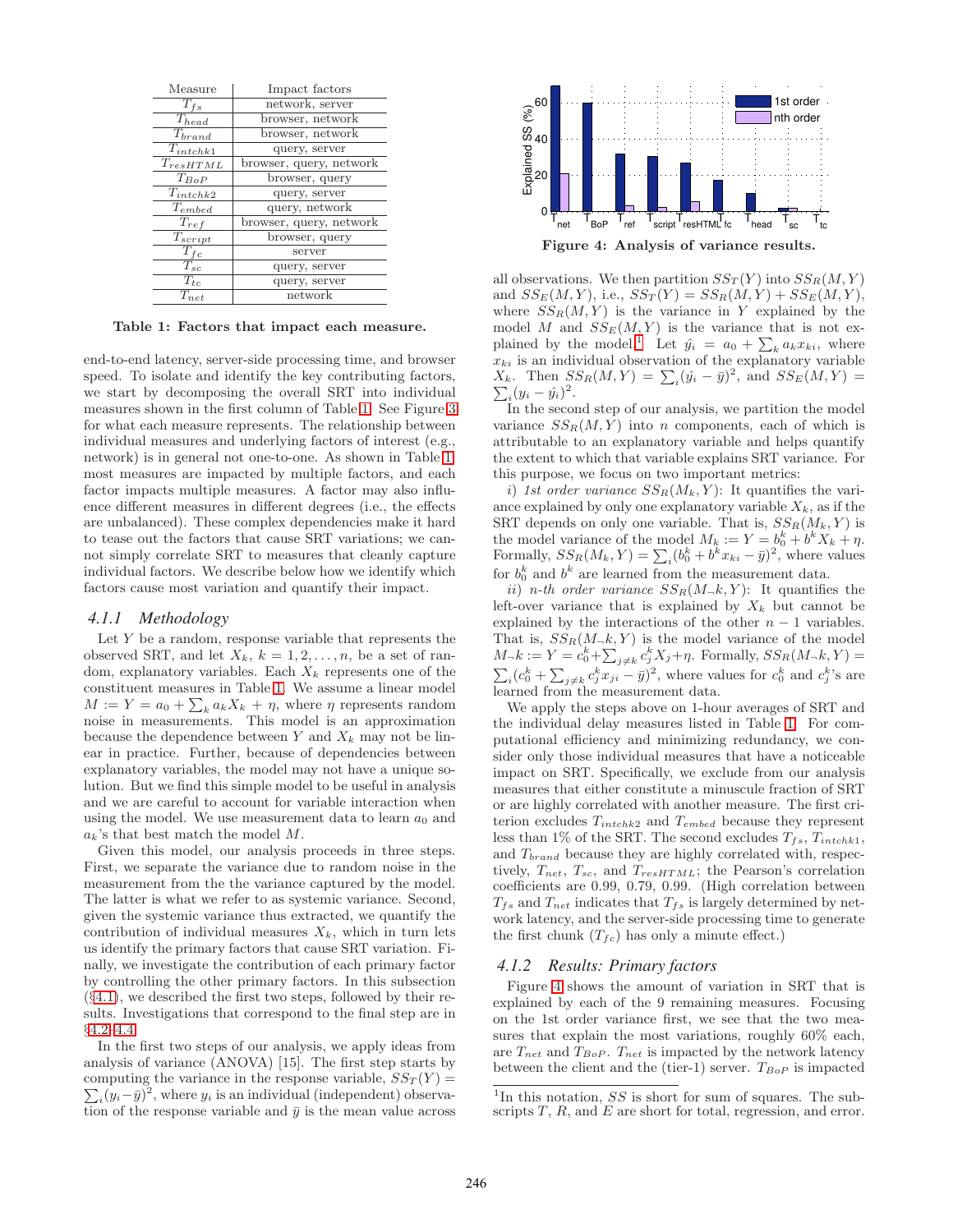

<span id="page-4-1"></span>mainly by the browser speed and query type (e.g., results pages with more images have more complicated bottomof-page scripts). The next three measures explain roughly equal amounts of variations, around 30% each. Of these,  $T_{resHTML}$  and  $T_{ref}$  are impacted by network latency and bandwidth since they involve downloading, respectively, of the results page and referenced content, by the query type since size of the results page and referenced content depend on query, and by the browser's speed of rendering the results and referenced content.  $T_{script}$  depends mainly on the browser's speed of javascript execution.

The measures that are impacted by the server processing time,  $T_{fc}$ ,  $T_{sc}$ , and  $T_{tc}$ , explain relatively small amount of variations in SRT. (Some of these measures are impacted by the query type as well.) Thus, all measures that explain significant SRT variations are impacted by network, query, and browser, but not by the server-side processing time.

Interpreting these results requires some care. Our results do not imply that server-side processing time is not an important contributor to the total SRT. Server time could be a big fraction of SRT and yet not be responsible for significant systemic variation because of its relative stability. This stability could stem from techniques in the data center that generate response within a configured deadline (e.g., 250 ms) [6, 10]. Further, since we study average SRT across all queries in an hour, our results also do not imply that server processing time is stable at the level of individual queries. Various short-lived issues (e.g., OS-level scheduling) could lead to high server delays for individual queries [13] and yet those delays may not be a factor behind systemic variations across hours of the day.

Next, looking at the n-th order variance, we see that most variables explain only a small amount of variance that cannot be explained by other variables. This underscores the high degree of interaction among various variables.  $T_{net}$  is the only variable with notable n-th order variance.

Though not shown in the figure, we also find that collectively these measures capture almost all of the variance in SRT. The amount of SRT variations that cannot be explained by them (i.e.,  $SS_E$ ) is only 0.66%.

In summary, we find that the systemic variations in SRT stem primarily from network characteristics, query type, and browser speed; server-side processing time has a relatively small impact. That these three factors lead to systemic SRT variations implies that they must be systemically varying across times of day and days of week. The following sections investigate how and why these three factors vary.

# <span id="page-4-0"></span>**4.2 Variation in Network Characteristics**

We begin by studying variation in network characteristics. We show that it stems from changes in the relative fraction of queries that come from residential and enterprise networks.

Figure [5](#page-4-1) shows the network characteristics observed across all of our clients. For a week-long period, it plots the hourly average of network latency  $(T_{net})$  and the bandwidth (BW) reported by our CDN. All the graphs in this paper that show a week's worth of data correspond to the same week; unless there is a weekday holiday, other weeks have similar behaviors. We see the network characteristics do vary systemically over time. During off-peak hours, network latency increases by as much as 20% and the bandwidth decreases by a similar percentage. These systemic changes explain why network characteristics is a key factor underlying SRT variations.

Now, the question is why network characteristics vary as shown. If anything, we would have expected the opposite: due to possible congestion during peak hours, network latency should have been higher during peak hours. As we explain below, the variations we see are due to the variations in the fraction of queries that come from residential networks which tend to have higher latencies and lower bandwidths compared to enterprise networks.

We use a simple heuristic to classify a network as residential or enterprise, based on the expectation that enterprise networks send relatively few queries during weekends. For each of the 13,349 ASNs observed in our data, we compute the ratio of the number of queries they send during the weekend days (i.e., Saturday and Sunday) to the number during weekdays. Across all ASNs, this ratio varies between 0 and 10. For a conservative classification, we deem one-third of the ASNs with the lowest ratios as mainlyenterprise and one-third of the ASNs with the highest ratios as mainly-residential. The middle third is deemed as mixed-or-unknown. The weekend-to-weekday query ratio of all mainly-enterprise ASNs is lower than 0.0074. We do not expect the ratio to be perfectly zero for many enterprises if some employees work on the weekends or connect their laptops through corporate VPNs (Virtual Private Networks). We manually verified the classification of many ASNs that are deemed mainly-residential or mainly-enterprise, based on their names. For instance, Microsoft (ASN 3598) is clas-sified as mainly-enterprise.<sup>[2](#page-4-2)</sup>

With this classification in place, we can now explain the variation in network characteristics. As shown in Figure [6,](#page-5-1) the mainly-residential ASNs send a greater proportion of queries during off-peak hours (left graph) and they have poorer network characteristics (middle two graphs). Their share is 70% during peak hours but almost 100% during the off-peak hours, and their network latency is 25% higher than that of mainly-enterprise ASNs.

The poorer network characteristics of mainly-residential ASNs translate, expectedly, to higher SRTs (right graph). On average, the SRT for these ASNs is 11.2% higher than that of mainly-enterprise ASNs. Due to the low traffic volume from mainly-enterprise ASNs during off-peak hours, we only plot their performance during weekday peak hours. To illustrate this behavior without conflating with the impact of browser speed and query type on SRT, the graph is plot-

<span id="page-4-2"></span> $^{2}\mathrm{We}$  tried initially to use ASN names to classify ASNs but dropped that effort because of the names of many ASNs are hard to interpret.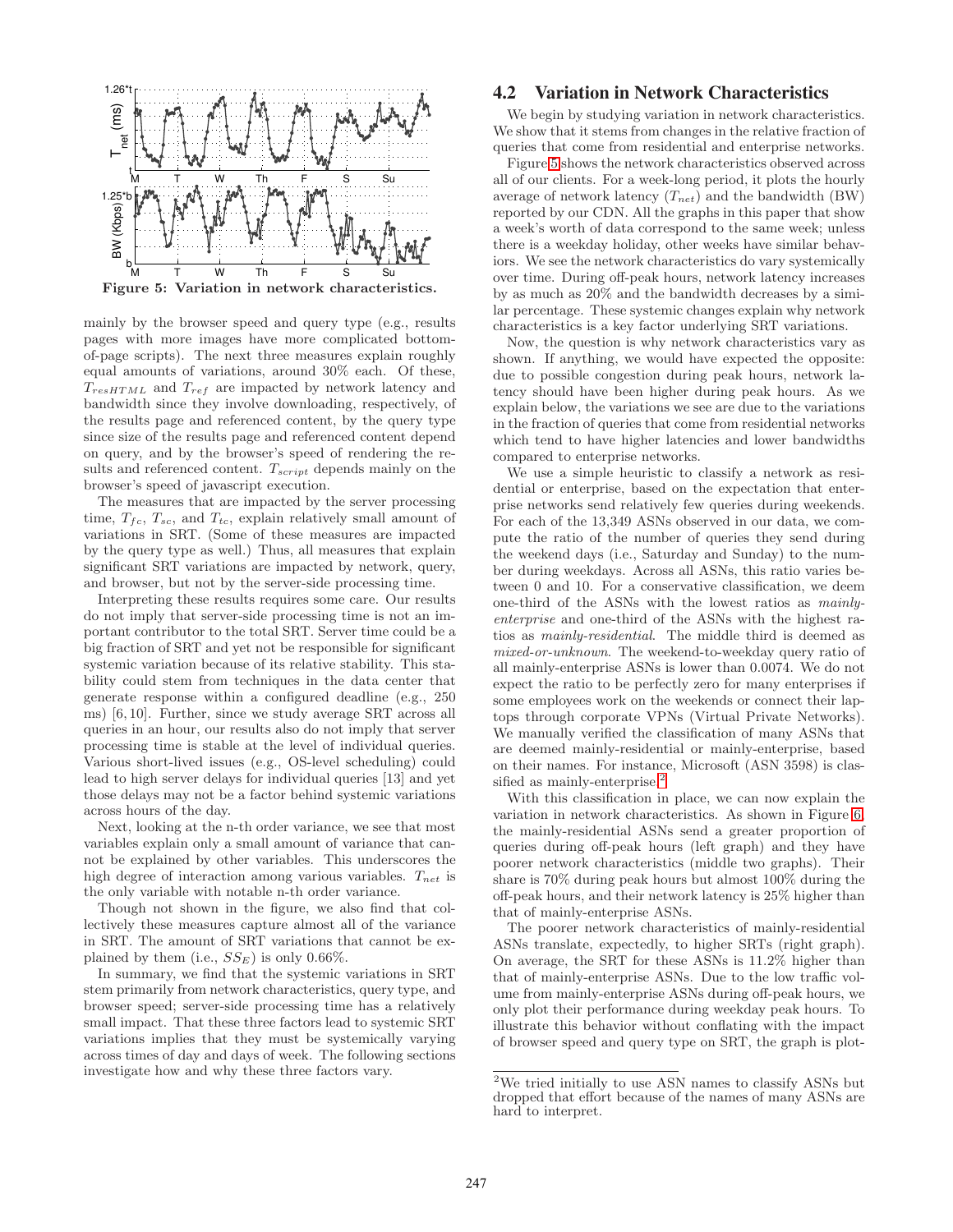

<span id="page-5-1"></span>Figure 6: Comparing mainly-enterprise, mixed-or-unknown, and mainly-residential ASNs.



<span id="page-5-2"></span>Figure 7: Image count vs. other measures of response page complexity.

ted using data that corresponds to only one type of browser and queries that generate similar response pages (specifically, pages without images). Other browsers and query types show a similar effect.

# **4.3 Variation in Query Type**

We now investigate the variation in query type. The nature of the query can impact SRT in two ways. First, it can impact the time it takes the server to compute the results. Second, because different queries have different response pages, it can impact the time it takes to download all content (which includes HTML and multimedia content) and for the browser to load the page (which includes javascript execution and rendering). We showed earlier that server processing time is not a primary factor in SRT variations, and detailed measurements based on different types of queries confirms that the variation in server processing time is small.

Thus, variations in SRT due to query type must largely stem from the diversity and variations in type of responses generated. While most queries generate ten Web answers (HTML links), depending on the query, the response page can also contain other types of answers such as news, images, videos, and maps. These differences lead to high degree of diversity in response pages. The number of HTML bytes in the response page varies by an order of magnitude across individual queries, and the number of embedded or referenced images vary by more than a factor of two. Consequently, different response pages take different times to download, parse, and render.

Though researchers have recently proposed general measures of Web page complexity [11], we use a simple metric that is specific to the domain of search. Because most non-Web answers contain images, we use the number of images on the response page as a metric for page complexity. It turns out that, as shown in Figure [7,](#page-5-2) this metric is correlated with other possible measures of page complexity such as time to download all referenced content  $(T_{ref}$  in left graph),

time to load the page after all content has been downloaded  $(T_{script}$  in left graph), and HTML size (right graph).

Figure [8](#page-6-0) shows that the number of images in query responses varies systematically across hours of day and days of week. Further, Figure [9](#page-6-1) shows that the SRT is higher for queries with more images in their responses. The spread in SRT values is about 30%. To factor out the impact of network and browser type, this figure is plotted for one type of browser and mainly-residential ASNs. We obtain qualitatively similar results for other browser and ASN types.

Taken together, the two effects—variation in query richness and its impact on SRT—explain why the nature of the queries is a primary factor behind SRT variations.

One interesting question is why query richness varies with time. An in-depth look at the data reveals that richer queries tend to be leisure-oriented such as queries about celebrities, holiday events, and travel destinations. Users tend to issue more of such queries during off-peak hours or when they are at home. As shown in Figure [10,](#page-6-2) the number of images contained in the queries from mainly-residential ASNs are higher than those from mainly-enterprise ASNs. Therefore, the shift of the "user intent" from peak to off-peak hours is what leads to variations in query richness.

# <span id="page-5-0"></span>**4.4 Variation in Browser Types**

We now show that browsers are a primary factor behind SRT variations because  $i$ ) the relative mix of browsers accessing the search service varies over time; and  $ii)$  different browsers have different speeds.

There are eight types of browsers in our data that issue at least  $1\%$  of the queries. Different major versions of the same browser (e.g., Internet Explorer 8 and 9) are considered different types of browsers because they can have significantly different rendering and script execution engines.

Figure [11](#page-6-3) shows the variations of the fraction of queries for the two most popular browsers, Browser-X and Browser-Y. These two browsers account for 35% and 40% of the total queries, respectively. We see that the fraction of queries from these browsers varies substantially with time. Their relative popularity swings by over 25%: Browser-X goes from generating 15% more queries during peak hours to generating 10% fewer queries. The relative popularity of other six major browser types varies as well. Two of them vary like Browser-X, i.e., they send a higher fraction of their queries during peak hours. The remaining four vary like Browser-Y.

In addition to generating different fractions of queries over time, different browsers have disparate performance. As an indicator of browser performance, we use  $T_{script}$ , which is not impacted by the time it takes to download the page be-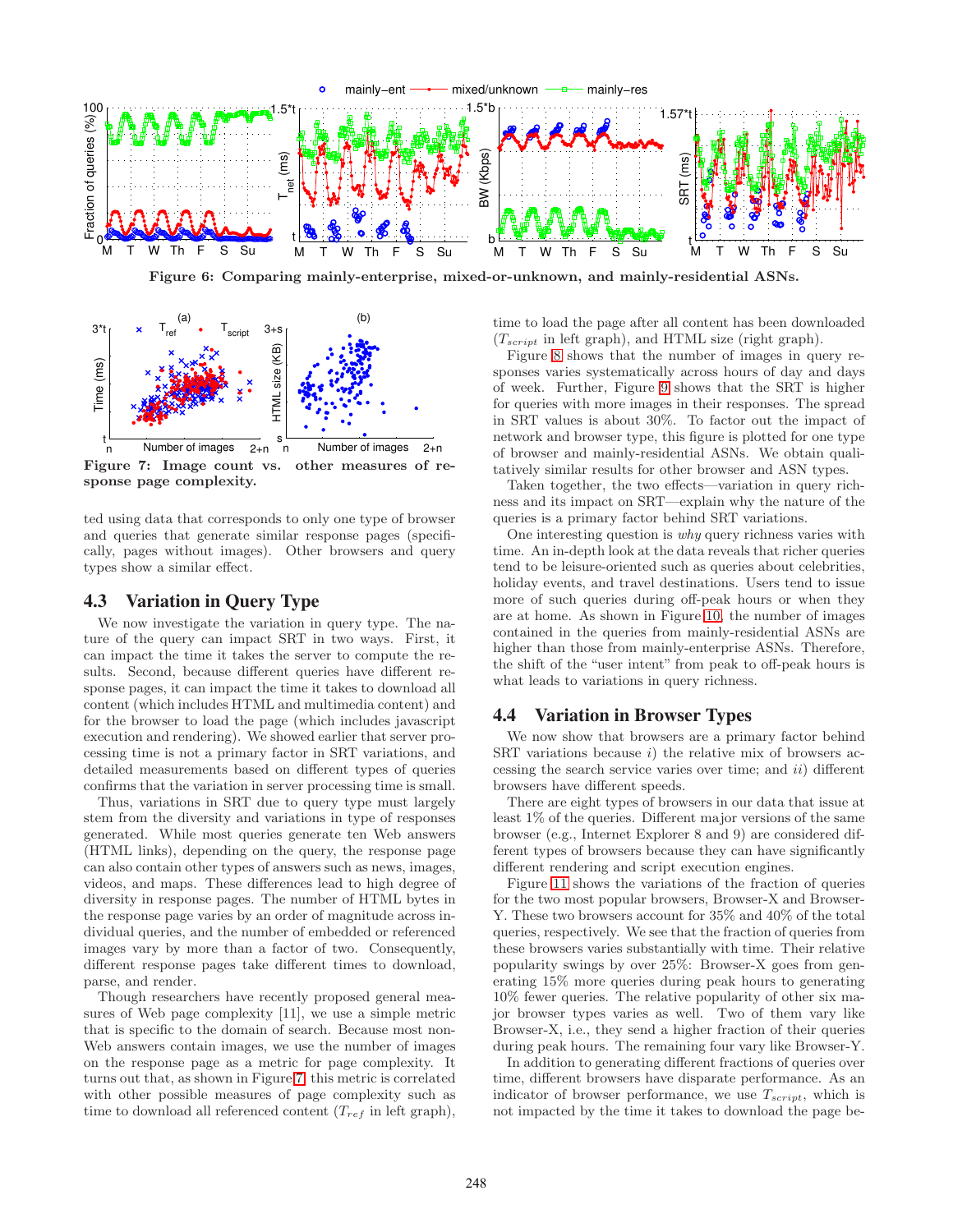

Figure 8: Variation in the image count in response pages.

<span id="page-6-1"></span>Figure 9: SRT vs. image count in response pages.

<span id="page-6-0"></span>

Figure 11: %-age of queries from the top two browsers.

<span id="page-6-3"></span>

<span id="page-6-4"></span>Figure 12:  $T_{script}$  for the two major browsers.

cause it captures the time from downloading all content to fully loading the page. Figure [12](#page-6-4) shows the performance of the two popular browsers. On average, Browser-X is slower by a factor of 1.82. To minimize the impact from network and query type, we only plot it for queries whose response pages do not contain images and come from mainlyresidential ASNs; other types of queries and ASNs show a similar behavior. As we can see from the figure, the two browsers have disparate performance. Controlled experiments on the same machine with different browsers confirm that the differences in  $T_{script}$  times that we see in the wild reflect real differences in browser performance, and not just differences in the capabilities of host machines.

The combination of the two observations—variations in the browser mix and the differences in browser speed—explains why browsers are a primary factor behind SRT variations.

To understand why the mix of browsers varies with time, we investigated where their users come from. Figure [13](#page-6-5) shows the fractions of queries coming from three different categories of networks for the two popular browsers. We see that the vast majority of the Browser-Y's queries come from mainly-residential networks. For Browser-X, however, there is a significant shift (around 40%) during peak hours away from mainly-residential networks. We speculate that these trends stem from the fact that Browser-X, at the time of this study, is more likely to be the standard browser that is adopted and supported officially by many enterprises. This

<span id="page-6-2"></span>Figure 10: Image count variation in different networks.



<span id="page-6-5"></span>speculation is supported by the fact that Browser-X is an older browser, while Browser-Y is newer; many enterprises in the USA do not immediately upgrade to newer browsers as they must first test compatibility of the new browser with their internal services (called line-of-business applications). On the other hand, residential machines in the USA are likely upgraded sooner due to automatic updates. Thus, as the users of the search service move from work to home, the service sees a move from Browser-X to Browser-Y.

Observe that the impact of browsers on SRT is the opposite of the impact of network and query type. During offpeak hours, a greater fraction of queries come from Browser-Y, which has better performance. This should have a positive impact on SRT during off-peak hours. But the negative impact on SRT due to variations in network and query type dominates, and we see higher SRTs as the net effect. Without the corrective effect of browsers, the SRTs during off-peak hours would have been even higher.

# **5. ANOMALOUS SRT VARIATIONS**

In addition to systemic variations that we study above, SRT also experiences irregular variations. These variations, which we call anomalies, stem from events such as failures in the network or data center, congestion, and attacks on the search infrastructure. For a good user experience, anomalies must be detected and resolved quickly. However, operators inform us that it frequently takes them several days before they even detect that the SRT is anomalous, as the systemic variations often hide the real anomalies. Once detected, diagnosing the root cause of an anomaly is also challenging as it can lie in any part of the infrastructure.

We develop a technique to assist the operators in quickly detecting and diagnosing SRT anomalies. Below, we first describe how it detects anomalies and then how it localizes their root causes. We have implemented our technique in a tool that has been deployed on the real system.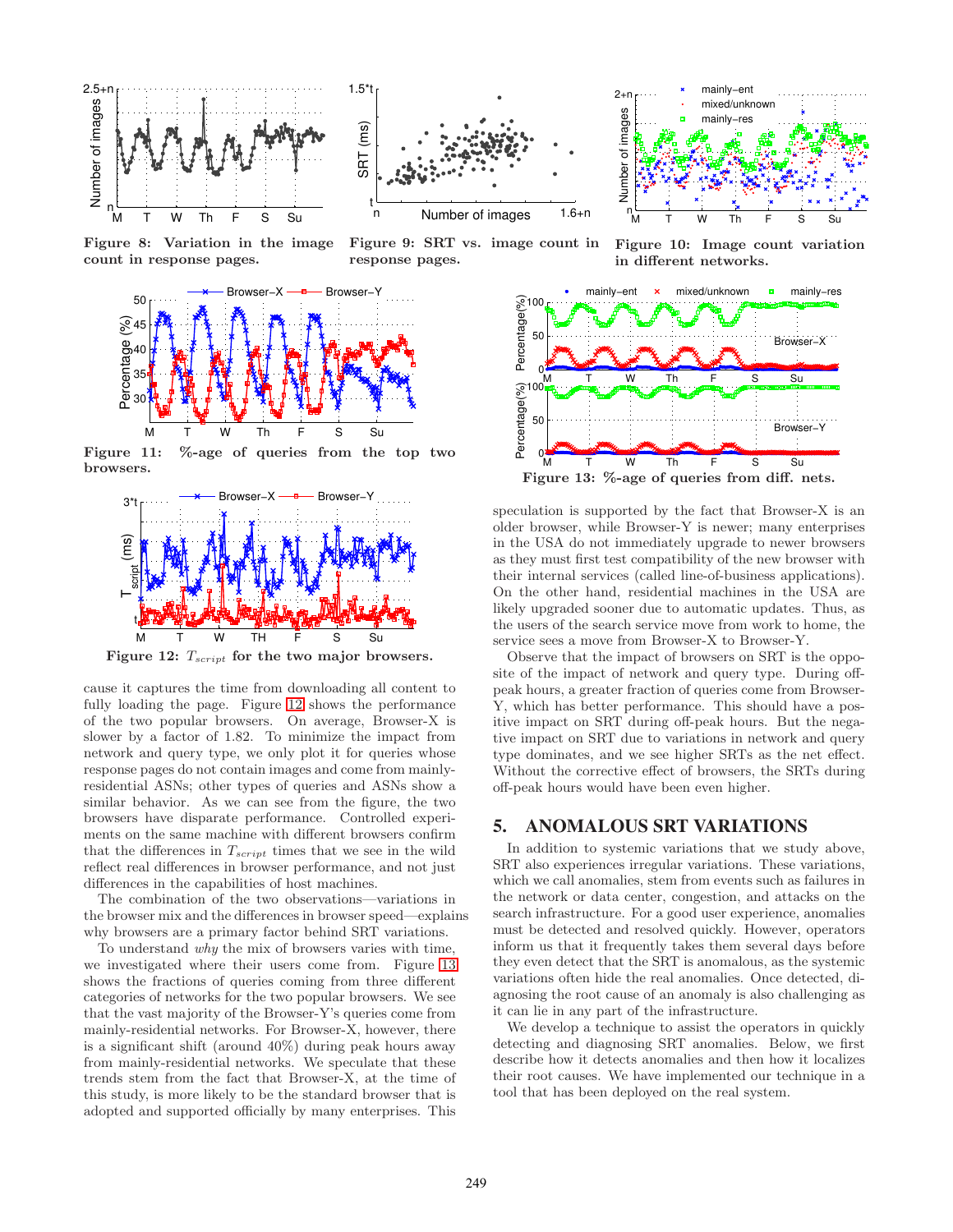# **5.1 Detecting Anomalies**

The main challenge in accurately detecting SRT anomalies is that they co-exist with systemic variations due to other factors, including the weekly, daily and hourly fluctuations, and the long-term evolution of SRT. As we show later, due to these variations, common anomaly and outlier detection methods both fail to detect many anomalies and flag events that are not anomalies.

#### *5.1.1 Methodology*

We use an approach based on time series decomposition [26], which we call WoW (week-over-week) analysis. The basic idea is to view SRT as a composition of three components: i) the long-term trend; ii) the seasonality or periodic behavior; and *iii*) fast variations or noise.

Consider the SRT time series, where  $SRT_t$  is the average over the t-th hour. The long-term trend component, denoted by  $L$ , of this series can be computed as a centered moving average with the window size set to T:

$$
L_t = \frac{1}{T+1} \sum_{i=-T/2}^{T/2} SRT_{t+i}
$$
 (1)

T should be greater than or equal to the maximum periodicity in the data. We use  $T=168$  hours (1 week).

Let  $Y_t = SRT_t - L_t$  be the time series after removing the long-term trend. Then, the seasonal component, S, can be computed as seasonal moving average:

$$
S_t = \frac{1}{M+1} \sum_{i=0}^{M} Y_{t-iT}, M = \lfloor t/T \rfloor
$$
 (2)

What remains now is the noise component, N, which can be computed by removing the long-term trend and seasonality components:

$$
N_t = SRT_t - L_t - S_t \tag{3}
$$

By definition, this component is neither part of the long term trend nor a periodic event. It captures the irregularity that cannot be explained by the other two factors.

We deem as anomalous time instances where the noise is abnormally high. To infer high abnormality, we assume that noise follows a Gaussian distribution based on the central limit theorem [1]. However, due to the diurnal patterns and the day of week effect, the distribution parameters can differ for different times of week.

Thus, based on historical data, we learn 168 Gaussian models, one for each hour of the week. We flag as anomalous values outside the 95th percentile of the distribution (i.e.,  $\pm 1.96$ ). This threshold is commonly used in many statistical areas [25] and we find that it works well in our setting too. Thus, we deem that the SRT at time  $t$  is anomalous if:

<span id="page-7-0"></span>
$$
\frac{|N_t - \mu_{\hat{t}}|}{\sigma_{\hat{t}}} > 1.96 \tag{4}
$$

where  $\mu_{\hat{t}}$  and  $\sigma_{\hat{t}}$  are the mean and standard deviation of the Gaussian distribution built from all data collected at the same hours as t within a week.

The quantity on the left in Eq. [4](#page-7-0) is the severity of the anomaly, and we report it in the notifications that are generated for the operators. It captures the extent to which current SRT has deviated from expectation. Larger values indicate more serious anomalies.



<span id="page-7-1"></span>Figure 15: Time series decomposition results. Circles in the bottom graph denote anomalies.

We repeat the above steps for each incoming data point to conduct online anomaly detection. If an hour is anomalous, its data is excluded while learning the Gaussian model. We find that including data from anomalous hours leads to less robust anomaly detection.

#### *5.1.2 Results*

To evaluate our method, we compare it to two common methods for anomaly detection that do not account for the interference from systemic variations. The first method builds a single Gaussian model of SRT using recent history, and it detects anomalies when the current value is an outlier. The second method is based on change point detection [30]. To eliminate the potential trend change, sudden changes in SRT are detected as change points using cumulative sum and bootstrapping techniques [30]. A Gaussian model is built for all the hourly data points between each pair of change points. In both methods, a value  $v$  is deemed anomalous if  $\frac{|v-\mu|}{\sigma} > 1.96$ , where  $\mu$  and  $\sigma$  are the parameters of its learned model.

We first illustrate the behavior of the three approaches and then quantify their overall performance. For an examplary four-week period, Figure [14](#page-8-0) shows the anomaly detection results (overlaid on top of SRT) for each approach. Figure [15](#page-7-1) shows the time series decomposition results of WoW analysis for the corresponding period.

As we see in Figure [14,](#page-8-0) the three approaches do behave differently. The simple Gaussian model approach only detects globally huge spikes, which can overlap with the systemic variations. The change point approach detects only local spikes between any two change points. The WoW approach can detect not only globally huge spikes, but also anomalies that are not visually apparent due to interference from systemic variations. As one example, for 5AM on the 3rd Friday, an anomaly was detected by WoW approach but was missed by the other approaches. This was a real anomaly; historical behavior of SRT, shown in Figure [16,](#page-8-1) reveals that the SRT at 5AM on Fridays is generally much lower.

The conventional approaches are fooled by systemic variations from the other perspective too. That is, they flag non-anomalies. As one example, these approaches detected an anomaly at 6PM on the 3rd Monday in Figure [14,](#page-8-0) but WoW did not flag that time period. As the historical data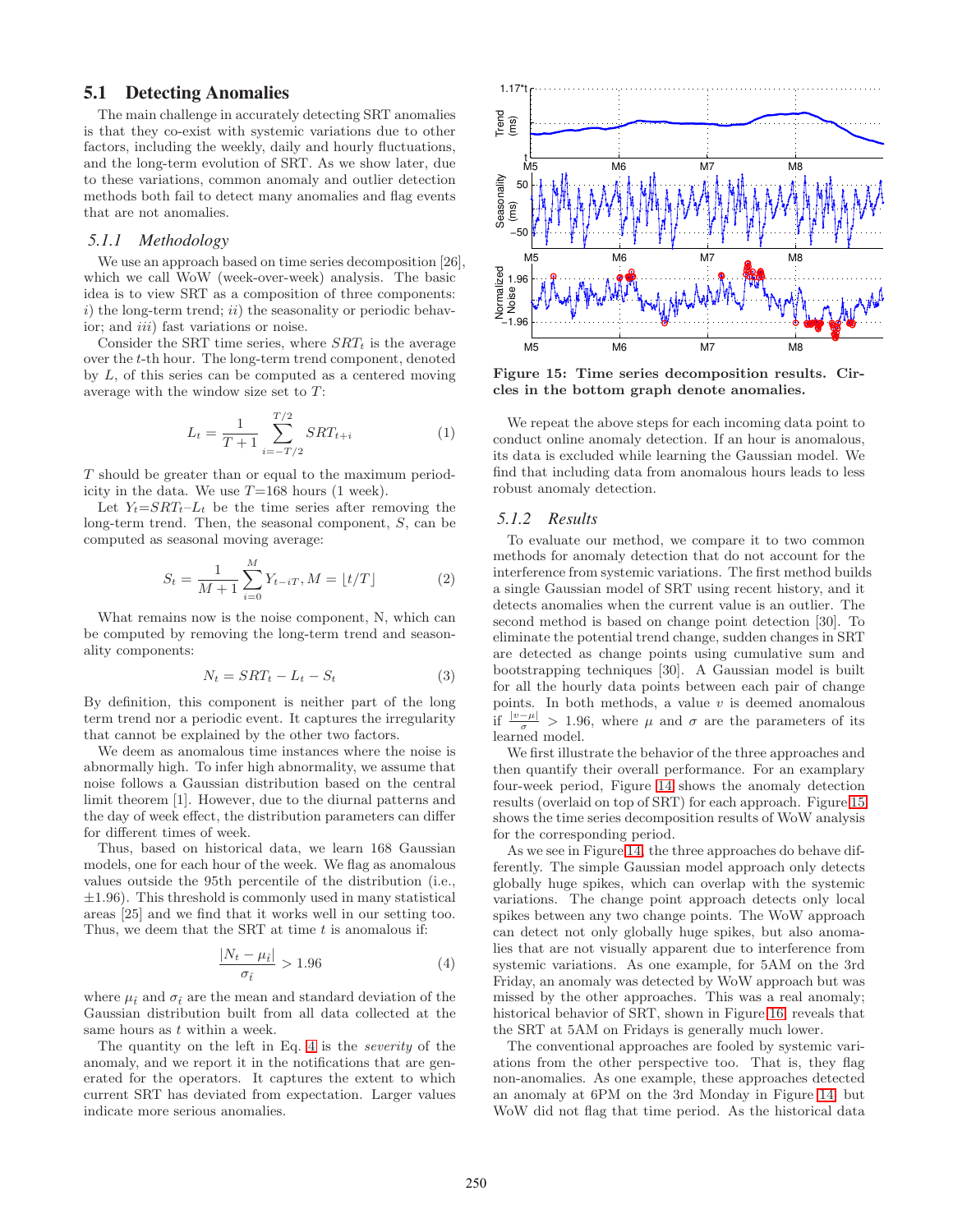

<span id="page-8-0"></span>Figure 14: Comparing anomaly detection results for three different techniques.



<span id="page-8-1"></span>Figure 16: Historical behavior for the anomalies flagged or missed by Gaussian and change point techniques.

in Figure [16](#page-8-1) displays, this time period does not have significantly degraded SRT compared to 6PM on past Mondays.

We now perform a more systematic evaluation. The performance of anomaly detection can be quantified using false negative and positive rates. False negatives are cases in which a real anomaly is missed, and false positives are cases in which a non-anomaly is flagged. The results below are based on five months of data.

False negatives: Quantifying the false negative rate requires as a reference a complete list of all anomalies in the system. However, such a list is rarely available for a complex, real system. We use instead the ticket database that is maintained by the search provider. The anomalies documented in this database have been manually detected by the operators based on visual inspection of the data or user complaints, or they have been flagged by an existing tool (which does not account for SRT variations) and later verified manually.

We find that 90%, 65%, and 60% of all the anomalies present in this database are identified by WoW, Gaussian, and change point approaches. That is, while WoW missed 10% of the anomalies, the other approaches miss 3-4 times as many.

Comparing the ticket database and our tool, we find that the anomalies in the database tend to have high severity values ( $> 2.5$ , or outside the 99th percentile of the Gaussian model). This implies that with the current practice, operators could detect only highly anomalous events. Further, our tool flags many anomalies that are not in the ticket database. If these anomalies are not false positives, which we study next, they represent anomalies that the current practice misses.

False positives: Estimating the false positive rate of an anomaly detection tool is challenging. Investigating an anomaly can take a huge amount of effort and thus operators do not investigate each anomaly. For instance, short-lived anomalies that disappear before an operator has had a chance to investigate are not investigated. (However, operators still



<span id="page-8-2"></span>Figure 17: Distribution of largest severity across all measures.

want to detect and log all anomalies; this record helps quantify service reliability and determine if some components fail repeatedly.) Thus, we cannot be sure if a certain anomaly that was flagged by our tool but not investigated is a true or a false positive.

To estimate the false positive rate, we emulate the method used by the operators as a first step towards investigating an anomaly. The operators observe the behavior of other, fine-grained measures (e.g.,  $T_{net}$ ) during the anomaly period. If one or more of those measures is anomalous as well, the anomaly is deemed as likely real and further investigation is conducted. If none of those measures is anomalous, the anomaly is deemed as false. The assumption is that if the anomalous behavior in SRT correlates to anomalous behavior in at least one of the fine-grained measures, then we can be confident that this is a real anomaly.

Thus, we apply the same WoW technique to the 14 finegrained measures (§[4\)](#page-2-2) and compute the largest severity value across all measures. Figure [17](#page-8-2) shows the distribution of the largest severity value as an SRT anomaly is detected using three different techniques. We consider an SRT anomaly to be a false positive, if the largest severity value does not indicate an anomaly, that is, it is under 1.96. Based on this criteria, we see that the false positive rate of WoW is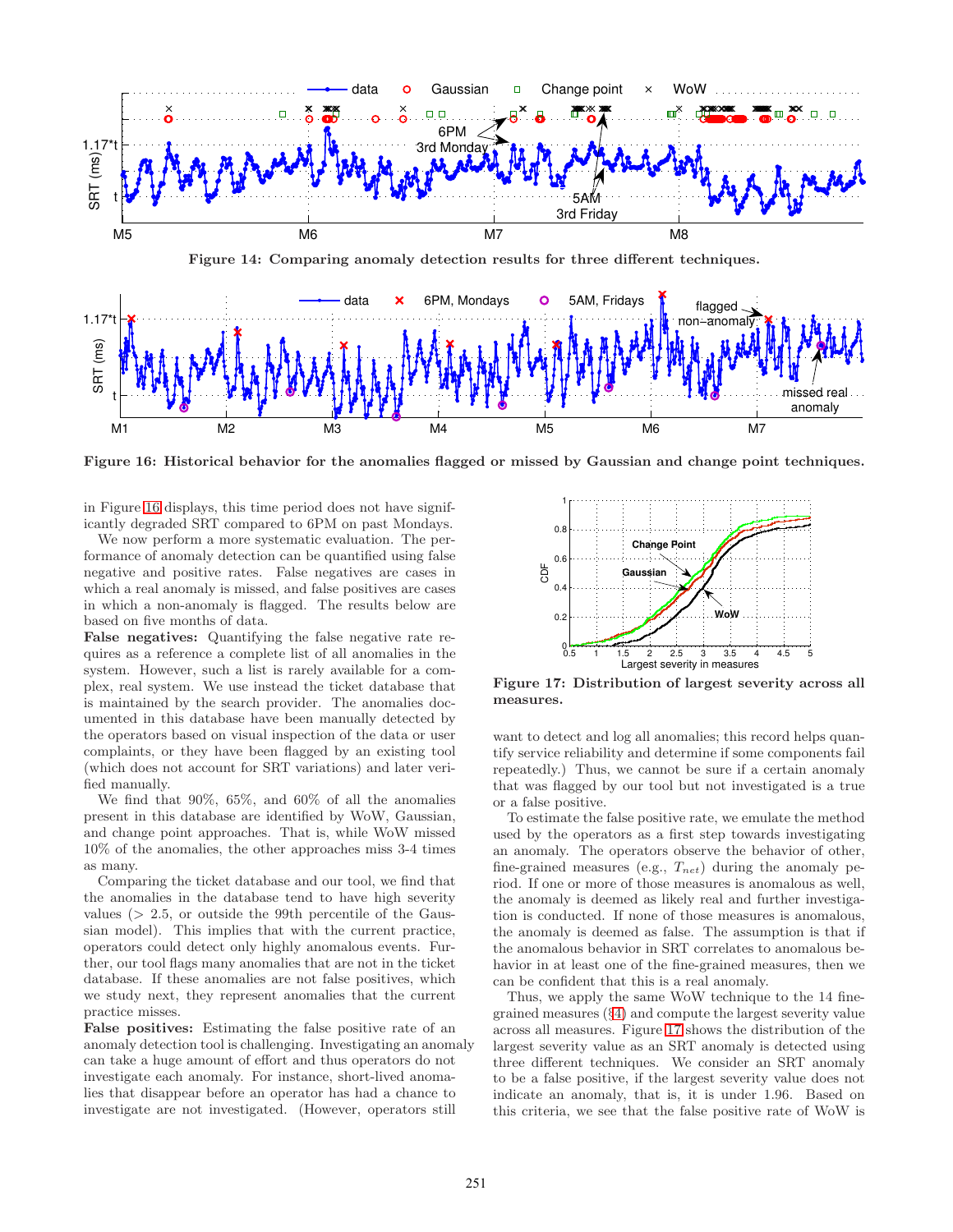

<span id="page-9-0"></span>Figure 18: %-age of anomalies for pairs of measures.

7%, while that of Gaussian (17%) and change point (19%) approaches is at least twice as much.

# **5.2 Diagnosing Anomalies**

In addition to detecting anomalies, our tool helps operators diagnose those anomalies, by identifying at a coarselevel the most likely source of the problem. For our purposes, possible sources are client behavior, the data center, and the network between the clients and the data center (which includes the CDN servers). Client behaviors can be a source of anomalies due to attacks (e.g., bots generating a lot of queries), among other possibilities.

The inference of our tool is then combined with other lower-level measures (e.g., output of tools that monitor network or server health and utilization) to localize the root cause at a finer granularity. These low-level measures are by themselves insufficient for root cause localization as they are noisy and their impact on SRT is otherwise unclear [9].

#### *5.2.1 Methodology*

The anomaly diagnosis functionality of our tool is invoked whenever an SRT anomaly is detected. Its starting points are the time series of the 14 measures that we used to study systemic SRT variations.

We face two main challenges. First, due to complex interactions among different measures, simply using the anomaly severity value of individual time series does not suffice. For example, when an anomaly happens in the network, both  $T_{resHTML}$  and  $T_{net}$  can be anomalous. Second, during anomalies, the relationships among the different measures may vary from the normal case. For example, under normal circumstances,  $T_{fs}$  (which is  $T_{net} + T_{fc}$ ) and  $T_{net}$  are highly correlated usually, but if  $T_{fc}$  is anomalous due to a failure in the data center, this correlation disappears.

Thus, a better understanding of the relationships among the various measures during SRT anomalies is important. To obtain insight into these relationships, we investigate how often two measures are simultaneously anomalous during SRT anomalies. Figure [18](#page-9-0) shows the percentage of SRT anomalies in which a pair of measures, specified on the x- and y-axis, appear as anomalies at the same time. The diagonal values are the percentage of SRT anomalies when the measures, specified on the x (or y)-axis, appear as an anomaly by themselves. The graph is symmetric along the diagonal.

We make the following observations from this figure. First, focusing on  $T_{net}$ , a pure network-side measure, we see that  $T_{fs}$  is almost always anomalous along with it. The serverside measures  $(T_{fc}, T_{sc}, T_{tc})$  and client-side measures that



<span id="page-9-1"></span>are highly dependent on the server behavior  $(T_{intchk1}$  and  $T_{intchk2}$  are rarely anomalous in conjunction with  $T_{net}$ . Other browser-side measures are sometimes anomalous in conjunction with  $T_{net}$ . Second, let us focus on pure serverside measures  $(T_{fc}, T_{sc}, T_{tc})$ . They appear anomalous mostly on their own, except for i)  $T_{intchk1}$ , which is a browser side measure that is highly dependent on server-side latency; and ii)  $T_{intchk2}$  and  $T_{embed}$ , which we can ignore as they contribute less than 1% of the total SRT. Third, the anomalies in browser-side measures  $(T_{resHTML}, T_{brand},$  $T_{BoP}, T_{head}, T_{ref},$  and  $T_{script}$  are weakly correlated with server- and network-side measures, indicating their anomalies likely stem from client issues.

Based on the observations above, to diagnose anomalies, we first divide the measures into three classes: Network  $(T_{net} \text{ and } T_{fs}),$  Server  $(T_{fc}, T_{sc}, T_{tc}),$  or Client  $(T_{resHTML},$  $T_{brand}$ ,  $T_{BoP}$ ,  $T_{head}$ ,  $T_{ref}$ , and  $T_{script}$ ). If only one class of measures is anomalous, then we deem the problem likely lies in the corresponding class. We saw above that, frequently, only one class is anomalous when SRT is anomalous.

If measures in more than one class are anomalous, we use the following decision logic to determine the likely root cause (or prioritize the investigation). First, if any Server measures are anomalous, we deem that the anomaly is in the data center. This heuristic is based on the second observation above and the fact that the server-side measures are collected using a separate instrumentation (not Javascript), which is not supposed to be affected by the impact from the network or client-side behaviors.

Second, if  $T_{net}$  is anomalous, but not any Server measure, then we consider it as an anomaly associated with the network. The underlying rationale is that because of the way we compute  $T_{net}$  (§[3\)](#page-2-3), it is not intimately dependent on client behavior. This is also supported by the first observation above. Finally, we consider that the remaining cases are due to client behaviors (e.g., bot attacks).

#### *5.2.2 Results*

Using the diagnosis method described above, we determine the root cause for each of the detected anomalies and compare them with what is inferred and logged by the operators in the ticket database. We find that our results are perfectly consistent with the ticket database for those anomalies that are common to both methods.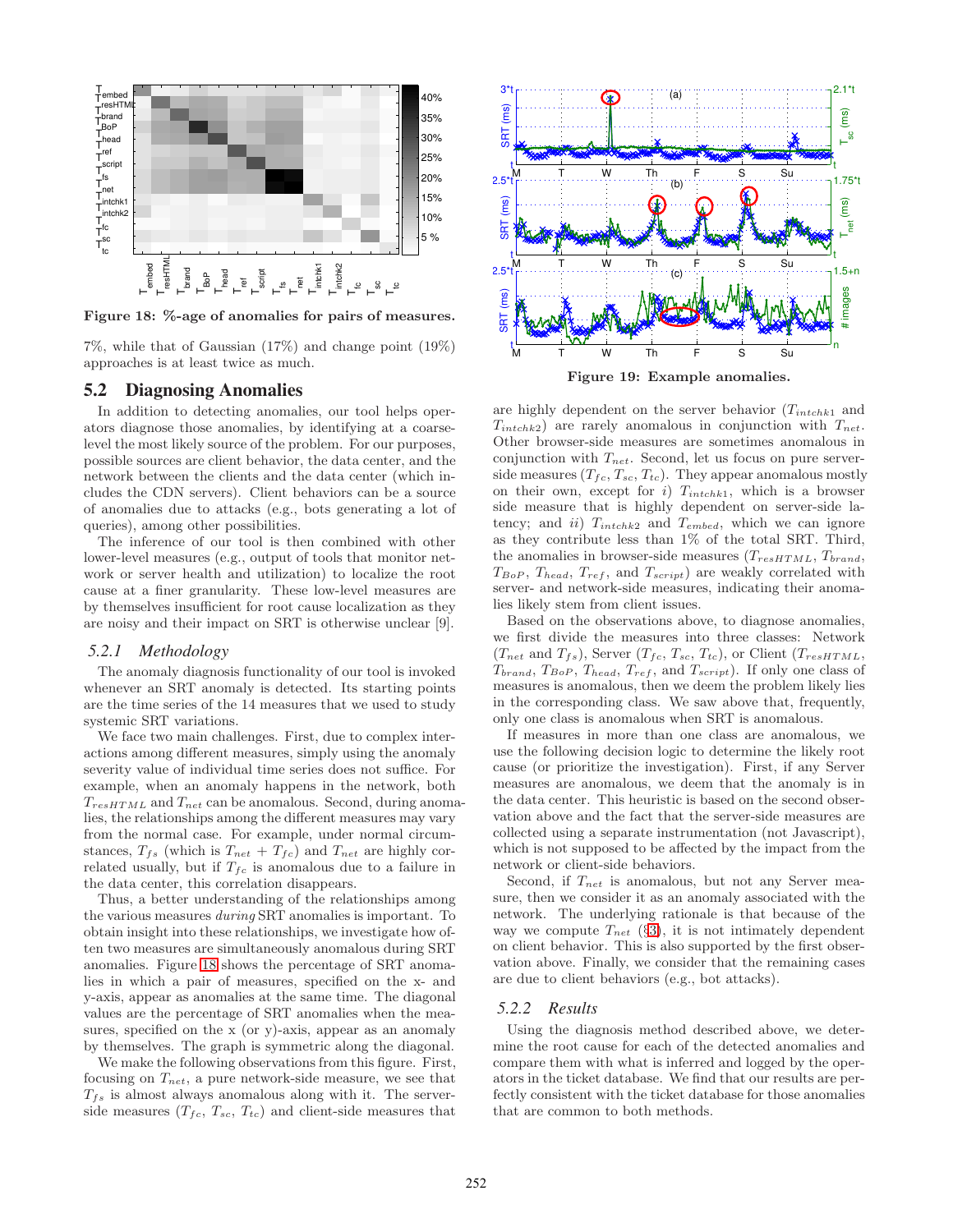Figure [19](#page-9-1) shows three example anomalies. For each, SRT uses (blue) crosses and the left  $y$ -axis, another metric of interest uses (green) dots and the right y-axis, and the anomalous periods are marked using (red) circles. In the case of Figure [19\(](#page-9-1)a), our tool diagnosed that the backend data center was the likely culprit because  $T_{sc}$  and SRT were anomalous at the same time. Figure [19\(](#page-9-1)b) was diagnosed as a network failure (due to a re-configuration of the routing weights between the CDN edge servers and the backend data centers) using our tool, as it was accompanied by anomalous  $T_{net}$ . On the other hand, the culprit in Figure [19\(](#page-9-1)c) was the change of query richness during a major holiday event. Although no action needs to be taken to resolve this performance degradation, our tool helped the operators eliminate the possibilities of failures in the data centers or the network.

Across all SRT anomalies that our tool detected, we find that the fractions of the anomalies that were attributed to the wide-area network, data center, and client behaviors are 37%, 27%, and 36%, respectively. That the culprits are almost evenly distributed (with the data center being slightly lower), means that there is no silver bullet to significantly reduce the bulk of the SRT anomalies. The provider must work on reducing the impact of failures and unexpected behaviors on all three fronts. Perhaps the most surprising aspect is that client behaviors account for a third of the anomalies. Most of these are attacks on search infrastructure, but some are also caused by sudden changes in query richness (e.g., following a major newsworthy event).

# **6. IMPLICATIONS AND DISCUSSION**

Our work has several implications for managing, understanding, and diagnosing the performance of large-scale Web services. We discuss a few of them in this section.

Performance management: A key goal of many Web services is to provide consistently good performance to their users. Work on this front has mainly focused on consistent request processing delays within the data center [6, 10]. Our findings, however, show that focusing on server processing time alone is insufficient and much of the variation in users' performance stems from factors such as network paths, browsers, and query types. While these factors are not under direct control of the service provider, there are ways in which their impact can be minimized.

For network paths, the service provider can send simpler pages for queries that come from clients behind slow last mile links. Using a data source that is different from the one used in this paper we find that the middle mile between the data center and the edge exhibits significant performance variations as well. This variations can be controlled through dedicated capacity between these points. One major provider appears headed in that direction already [23].

To ensure consistently fast SRTs across browsers, the providers can customize the responses and scripts to account for the strengths and weaknesses of individual browsers. Our data indicates that customization for the top three or four browsers would cover the vast majority of the queries.

To ensure fast SRTs for rich queries, the CDN edge servers can help reduce the burden on the user's end (browser) by simplifying dynamically the layout of the page and preprocessing some of the scripts. They can also cache more of the CSS, images, and javascript. Caching on the edge is not used heavily today because bits of the response pages

are personalized. Small amount of computational capabilities on the edge servers (for generating personalized portions of the page) and a different layout of the response page can improve the amount of the content that users can fetch from the edge servers.

Performance monitoring: Our work highlights the difficulty of reasoning about service performance when it is measured across all users because such a measure is tainted by systemic changes in behaviors and characteristics of user population. This holds not only for search but for other Web services as well. For instance, Zander et al. [34] observed different fraction of users with IPv6 capabilities on weekends vs. weekdays for many services. (They could not fully explain this variation. Our results confirm their suspicion that it stems from residential and enterprise users having different characteristics.)

To provide greater insight into service performance, we are developing techniques to partition requests into equivalence classes that account for expected performance differences across network paths, browsers, and query types. This would enable the operators to better monitor and understand performance variation within a class, which otherwise gets masked by changes in the fractions of queries in individual classes.

Performance diagnosis: Another difficulty highlighted by our work is that of detecting and diagnosing performance anomalies. Past research has argued for using end-to-end performance metrics, rather than relying on low-level metrics such as server processing time, CPU or network utilization, because the anomalies in low-level measures may or may not cause anomalies in user experience [9, 20]. But our work shows that using such measures is challenging due to systemic variations. Prior work has looked at systems with roughly stationary response time characteristics because of a lack of significant diversity in query types, browsers, and network paths, as may be the case in enterprise networks [9,20]. But in the Web services context, effective diagnosis of response time requires factoring out systemic variations and appropriately combining high- and low-level metrics.

# **7. RELATED WORK**

Our work builds upon much prior work on the performance of Web services. One thread of work takes a clientside perspective to monitor the performance that a client experiences at various Web sites or to uncover factors that impact Web page load times. For example, WProf [32] and WebPagetest [4] are tools to measure the performance to any Web site and provide a timeline of relevant events that occur while the page is being loaded; and Butkietz et al. [11] examines the impact of page structure and server location of various Web sites on a client's performance. In contrast, our work takes a provider-side perspective, to uncover factors that impact the performance delivered by a Web service to all its active clients.

Another thread of work focuses on improving different aspects of Web services such as request processing, page design, and content delivery. For example, several works seek to make request processing predictable in a data center [7,33]; tools exist to help developers follow the best practices for site layout and design [3, 5]; and many researchers have studied several facets of CDN design such as placement